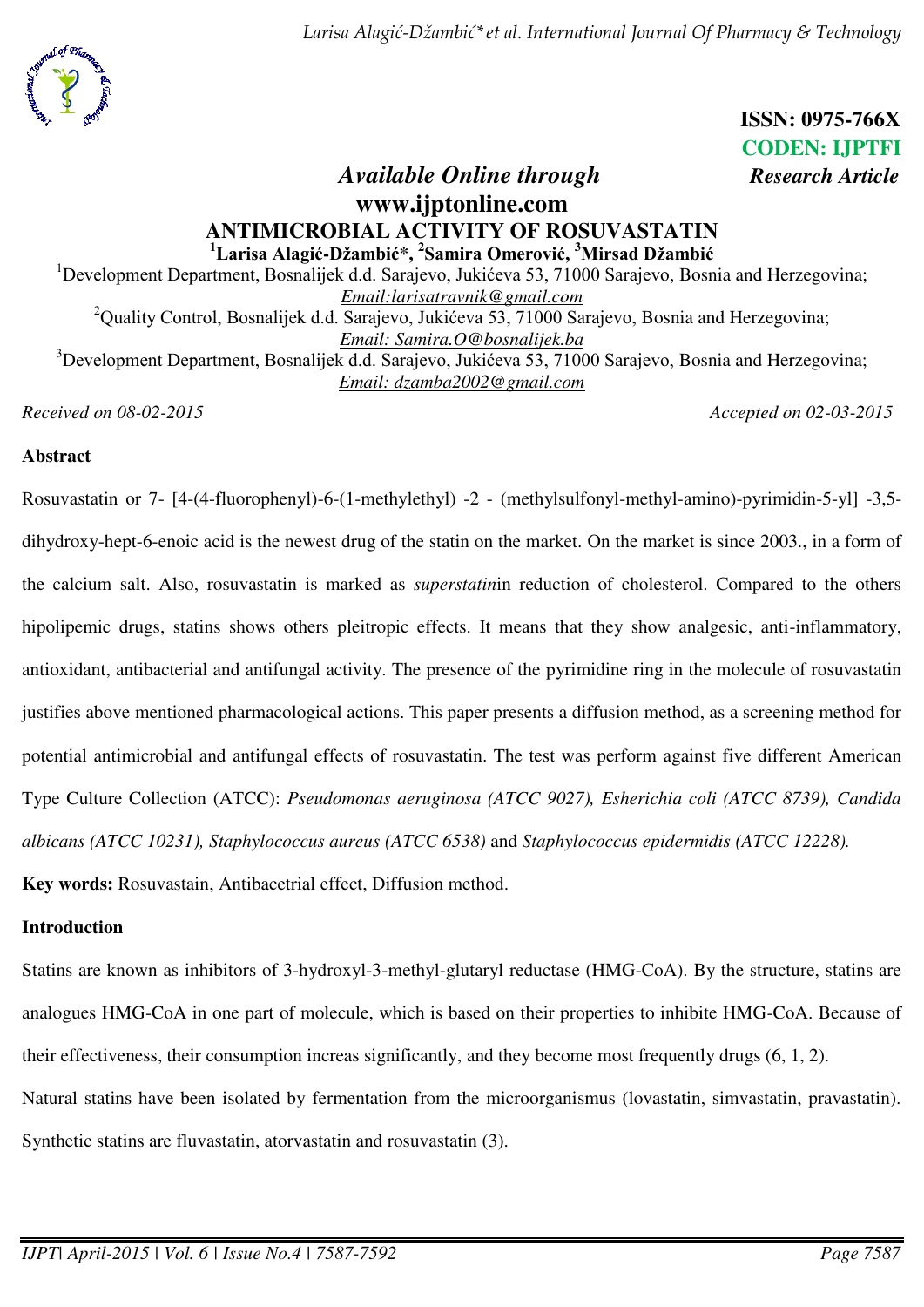Rosuvastatin or 7- [4-(4-fluorophenyl)-6-(1-methylethyl) - 2 - (methylsulfonyl-methyl-amino)-pyrimidin-5-yl] -3,5 dihydroxy-hept-6-enoic acid is the newest drug of the statin on the market (5). The most common dose in the primary prevention is 10 mg and 20 – 40 mg in the secondary prevention. Tmax is about 3 hours, and half-life elimination  $(t_{1/2})$  is 20.8 hours. Elimination of rosuvastatin is by the liver, and 90% excretion is in the faeces and 10% by the kidneys (6, 7). The existance of the pyrimidine ring in the molecule explain several interesting characteristics of rosuvastatin. Pyrimidine derivates are also used as anti-inflammatory, antimalerial drugs, cardiovascular, anti-tumor, diuretic and anti-viral drugs (8, 9, 10, 11).

The aim of this study is to investigate potential antimicrobial action of rosuvastatin and identify spectrum of action.

### **Material and methods**

Antibacterial and antifungal activity of rosuvastatin was evaluated against four different bacteria Pseudomonas aeruginosa (ATCC 9027, lot 483-296-4), Esherichia coli (ATCC 8739, lot 483-296-4), Staphylococcus aureus (ATCC 6538, lot 485-155-4), Staphylococcus epidermidis (ATCC 12228, lot 371-87-5) and one funghi Candida albicans (ATCC 10231, lot 443-277-4). All test organism were stored at +4°C. For diffusion method, we used microbiological assay of antibiotics according to Eurpean Pharmacopoea (EP, monograph 2.7.2. Microbiological Assay of Antibiotics).

The potency of rosuvastatin is estimated by comparing of growth of sensitive microorganisms produced by known concentrations of the rosuvastatin and reference substances as positive control and solvent as negative control.

The culture media for Staphylococcus aureus and Staphylococcus epidermidisthat we used is according to EP Medium A. Medium A containing 6g peptone, 4g pancreatic digest of casein, 1.5g beef extract, 3g yeast extract, 1g glucose monohydrate, 15g agar and to 1000ml water. After weighing all components exept agar, we added water to 1000ml, and stand at room temeprature for 15 minutes with stirring occasionally, then add agar and heated in an apparatus for melting and sterilization of microbiological media. Sterilization is carried out at 121°C for 15 minutes. pH value of this medium after sterilisation have to be about 8.

For Esherichia coli, media containing 2g ammonuim chloride, 3g sodium chloride, 0.4g di-potassium hidrogen phosphate, 3g sodium citrat, 3g lactose, 15g agar and to 1000ml water. Sterilization is carried out at 121°C for 15 minutes. pH value of this medium after sterilisation have to be about 7.

For Pseudomonas aeruginosa we used casein soybean digest agar (Trypticase, Merck) and for Candida albicans sabouraud dextrose agar (Merck) (4).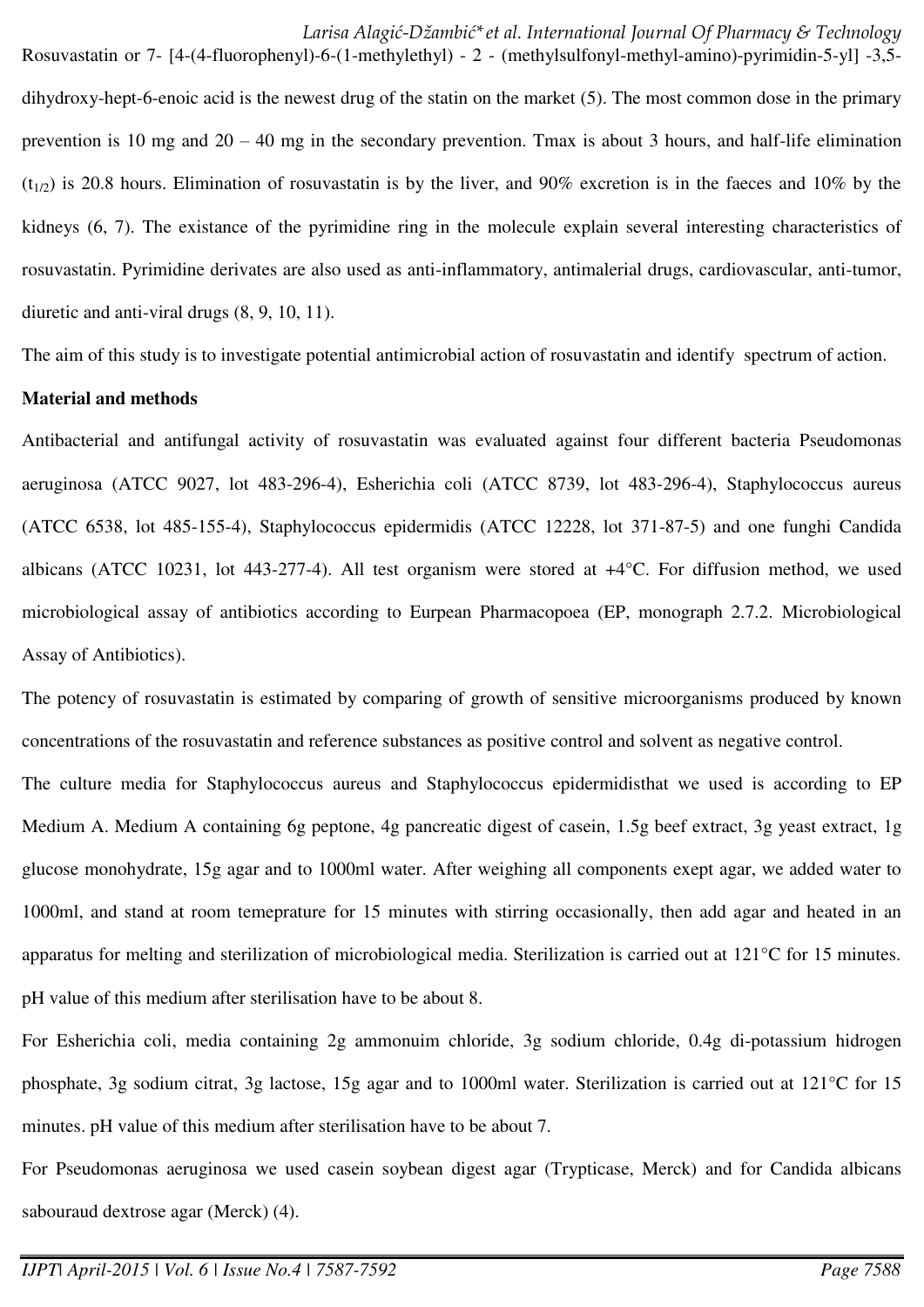All components that we used for media preparing are pro analysis gradient grade (Merck).

Rosuvastatin (Sigma-Aldrich)was obtained from the manufacturer as pure drug and dissolved in methanol (Merck p.a.) to give initial concentration 1g/l. Positive control and methanol as negative control are included. As a positive controle we used vancomycin (Fluka), ciprofloxacine (Fluka), gentamcin sulfate (Sigma-Aldrich), ampicilin sodium salt (Sigma-Aldrich), fluconazole (Sigma-Aldrich) and metronidazole (Fluka). After incubation, all petri dishes are scaned on automatic colony counter and zone growth Scan Interscience.

#### **Results and discusion**

The antibacterial activity of the rosuvastatin against to Gram-positive bacteria (Staphylococcus aureus and Staphylococcus epidermidis), Gram-negative bacteria (Pseudomonas aeruginosa and Esherichia coli) and funghi (Candida albicans) is given in Tabale 1 and figures 1-6.

**Table-1: Antibacterial activity (Inhibition zone measured in mm, including hole 6 mm in diametar) of Rosuvastatin.**

| Sample /<br><b>Organisms</b> | <b>Staphylococcus</b><br><i>aureus</i><br>(ATCC 6538) | <b>Staphylococcus</b><br>epidermidis<br>(ATCC 12228) | <b>Pseudomonas</b><br>aeruginosa<br>(ATCC 9027) | Esherichia coli<br>(ATCC 8739) | Candida<br>albicans (ATCC<br>10231) |
|------------------------------|-------------------------------------------------------|------------------------------------------------------|-------------------------------------------------|--------------------------------|-------------------------------------|
| <b>Methanol</b>              |                                                       |                                                      |                                                 | $\theta$                       |                                     |
| <b>Rosuvastatin</b>          | 23.7; 22.4                                            | 11.3; 12.0                                           | 11.1; 12.0                                      | $\Omega$                       | 37.6; 36.3                          |
| Vancomycin                   | 35.0; 33.3                                            | 28.0; 28.2                                           | <b>NA</b>                                       | <b>NA</b>                      | <b>NA</b>                           |
| <b>Ciprofloxacine</b>        | 32.6; 38.2                                            | 30.0; 29.6                                           | 37.4; 37.0                                      | 31.1; 32.2                     | <b>NA</b>                           |
| Ampicilin sodium<br>salt     | <b>NA</b>                                             | <b>NA</b>                                            | <b>NA</b>                                       | 28.0; 33.0                     | <b>NA</b>                           |
| <b>Gentamicin sulfate</b>    | <b>NA</b>                                             | <b>NA</b>                                            | 15.2; 15.0                                      | <b>NA</b>                      | <b>NA</b>                           |
| <b>Fluconazole</b>           | <b>NA</b>                                             | <b>NA</b>                                            | <b>NA</b>                                       | <b>NA</b>                      | 37.6; 37.6                          |
| <b>Metronidazole</b>         | <b>NA</b>                                             | <b>NA</b>                                            | <b>NA</b>                                       | <b>NA</b>                      |                                     |

\*NA- not applicable



**Picture 1.** Inhibition zoneagainst Staphylococcus aureus; A- for methanol (position 1 and 4) and for vancomycin (position 2 and 3); B- for rosuvastatin (position 1 and 4) and for ciprofloxacine (position 2 and 3).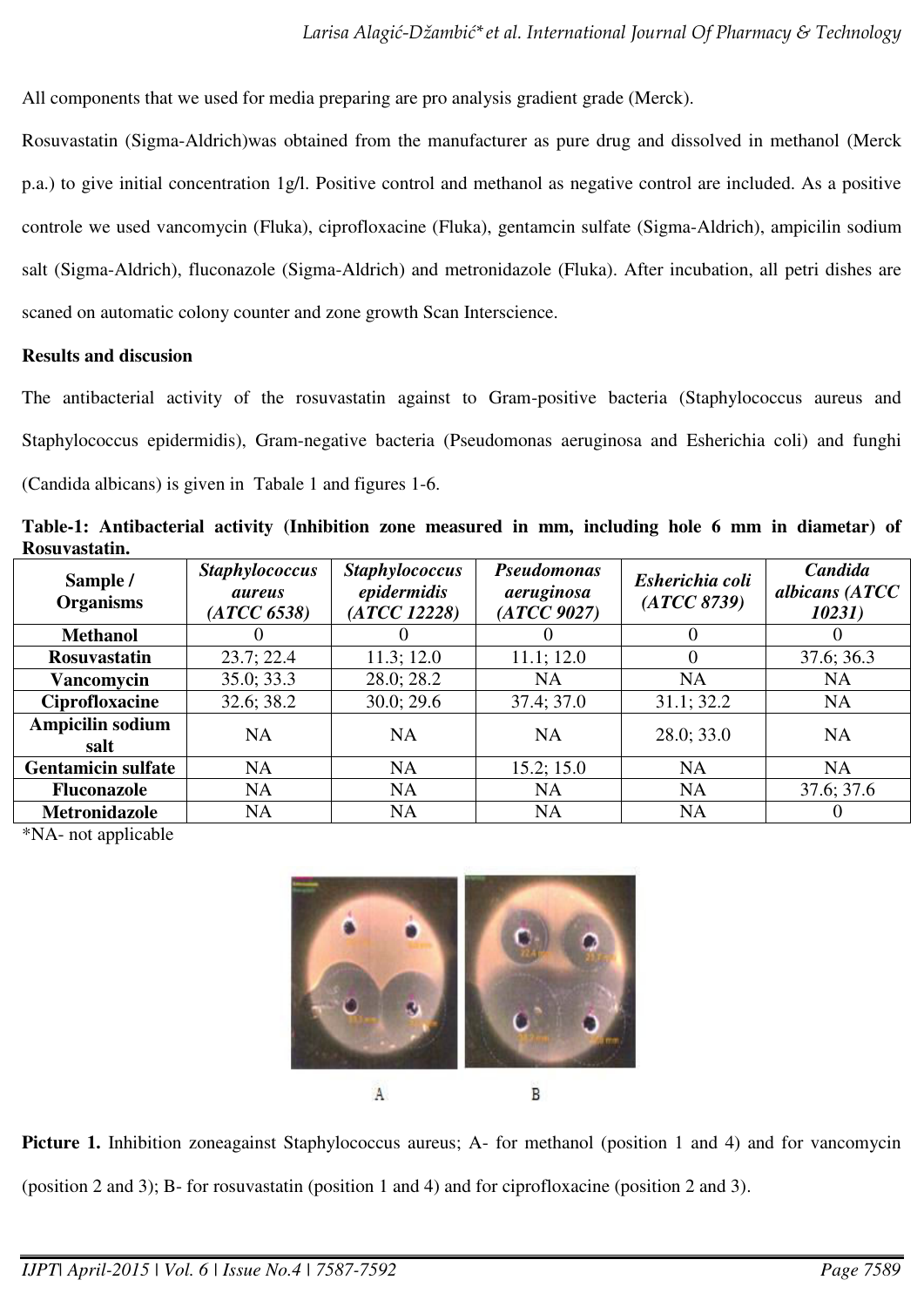

**Picture 2.** Inhibition zone against Staphylococcus epidermidis; A- for rosuvastatin (position from 1 to 4); B- for vancomycin (position 1 and 4) and for ciprofloxacine (position 2 and 3); C- for methanol (position from 1 to 4).



**Picture 3.** Inhibition zone against Pseudomonas aeruginosa: A- for rosuvastatin (position from 1 to 4); B- for ciprofloxacine (position 1 and 4) and for methanol (position 2 and 3); C- for gentamicin sulfate (position 1 and 4).



**Picture 4.** Inhibition zone against Esherichia coli: A- for rosuvastatin (position 1 and 4) and for methanol (position 2 an 3); B- ampicilin sodium salt (position 1 and 4) and for ciprofloxacine (position 2 an 3).

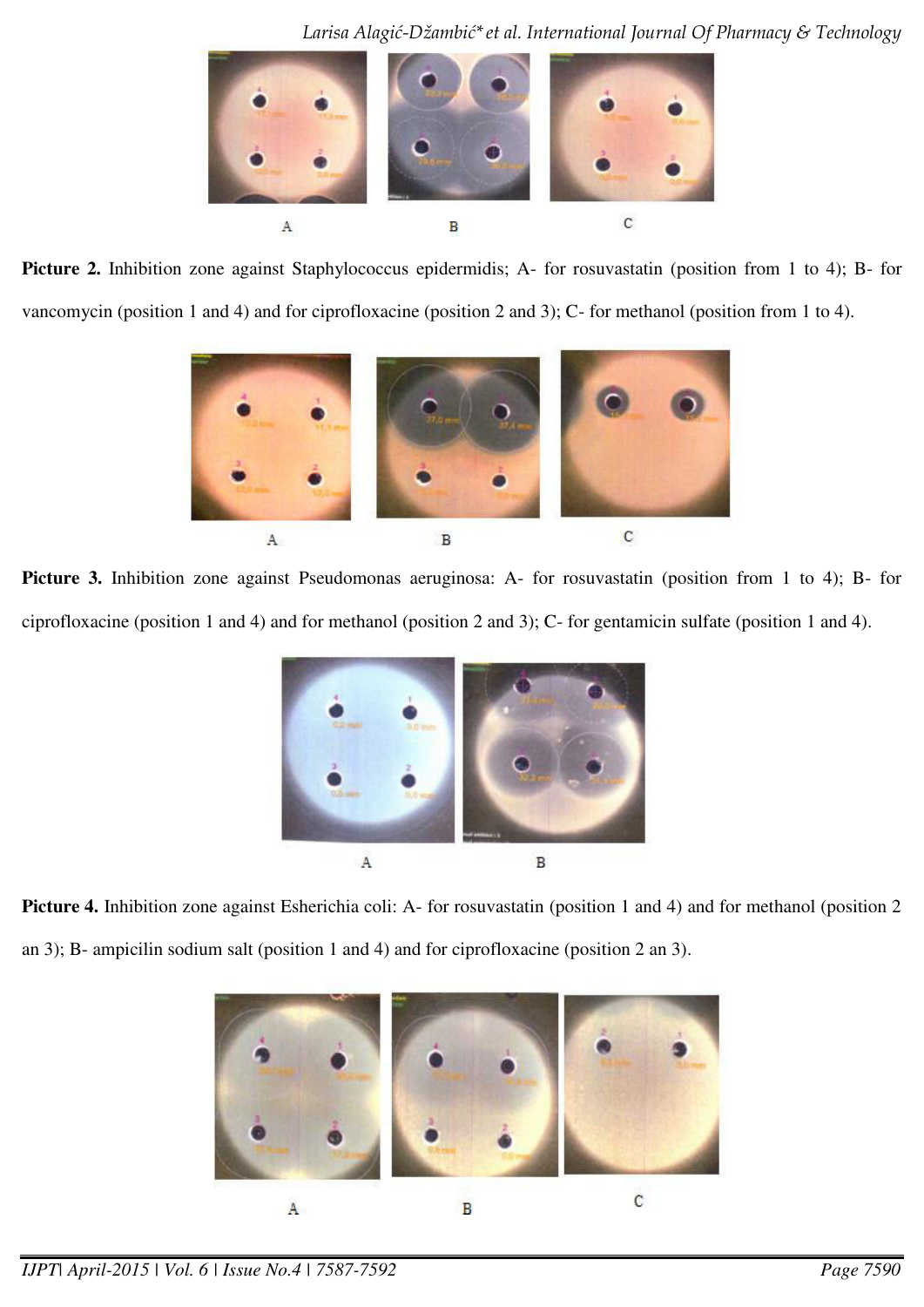**Picture 5.** Inhibition zone against against Candida albicans: A- for rosuvastatin (position from 1 to 4); B- for fluconazole (position 1 and 4) and for methanol (position 2 and 3); C- for metronidazole (position 1 and 4).

From the result in Table 1, and scanned pictures of petri dishes (1-5), we can see that we have corresponding inhibition zone on Gram-positive bacteria (Staphylococcus aureus and Staphylococcus epidermidis) and Gramnegative bacteria (Pseudomonas aeruginosa and Esherichia coli). It is considerably smaller at Staphylococcus epidermidis with regard to Staphylococcus aureus and positive antibiotic control (Vancomycin and Ciprofloxacine). But is not negligible. The result of antimicrobial activity on Gram-negative bacteria are different. OnPseudomonas aeruginosa inhibition zone are significantly less then on positive antibiotic control, and on Esherichia coli, rosuvatatin does not have any antibacterial activity. But, very important is antifungal activity of rosuvastatin. The inhibition zone are the same as a positive control fluconazole. For rosuvastatin average inhibition zone iz about 37.0mm, and for fluconazole is 37.6mm. Interesting is that metronidazole as positive control does not have any antifungal activity on this American Type Culture *Candida albicans (ATCC 10231).* Positive antifungal activity of rosuvastatin leads us to reflect of the topical use of rosuvastatin. Also, testing should be done at dillution method, to confirm minimum inhibitory concentration (MIC in µg/ml) and minimum bactericidial concentration (MBC in µg/ml) of rosuvastatin. Given to demonstrated antibacterial activity on Staphylococcus aureus, Staphylococcus epidermidis and Pseudomonas aeruginosa test sholud be done against different clincal isolates, with both methods, diffusion and dilution, especially against strains in which resistance is (diagnosed diabetic wounds caused with Pseudomonas and fungal diseases). Methanol as solvent has no antibacterial and antifungal activity.

#### **Concluding remarks**

The study suggests the observed antimicrobial effect of rosuvastatin. Rosuvastatin have unexpected antimicrobial effect *in vitro*, and interesting is antifungal activity on Candida albicans. In summary, results of this study and the future study have to include investigation of mechanism by which rosuvastatin exhibits antibacterial and antifungal activity. Further investigation have to include MIC and MBC to confirm antibacterial and antifungal activity. These points need more study, and could be a matter of future work.

#### **Acknowledgment**

We would like to acknowledge employees of the Microbiology Department of Quality Control Bosnalijek d.d. for the support in practical work and Mrs. Srebrenka Čizmić for help in a literary research.